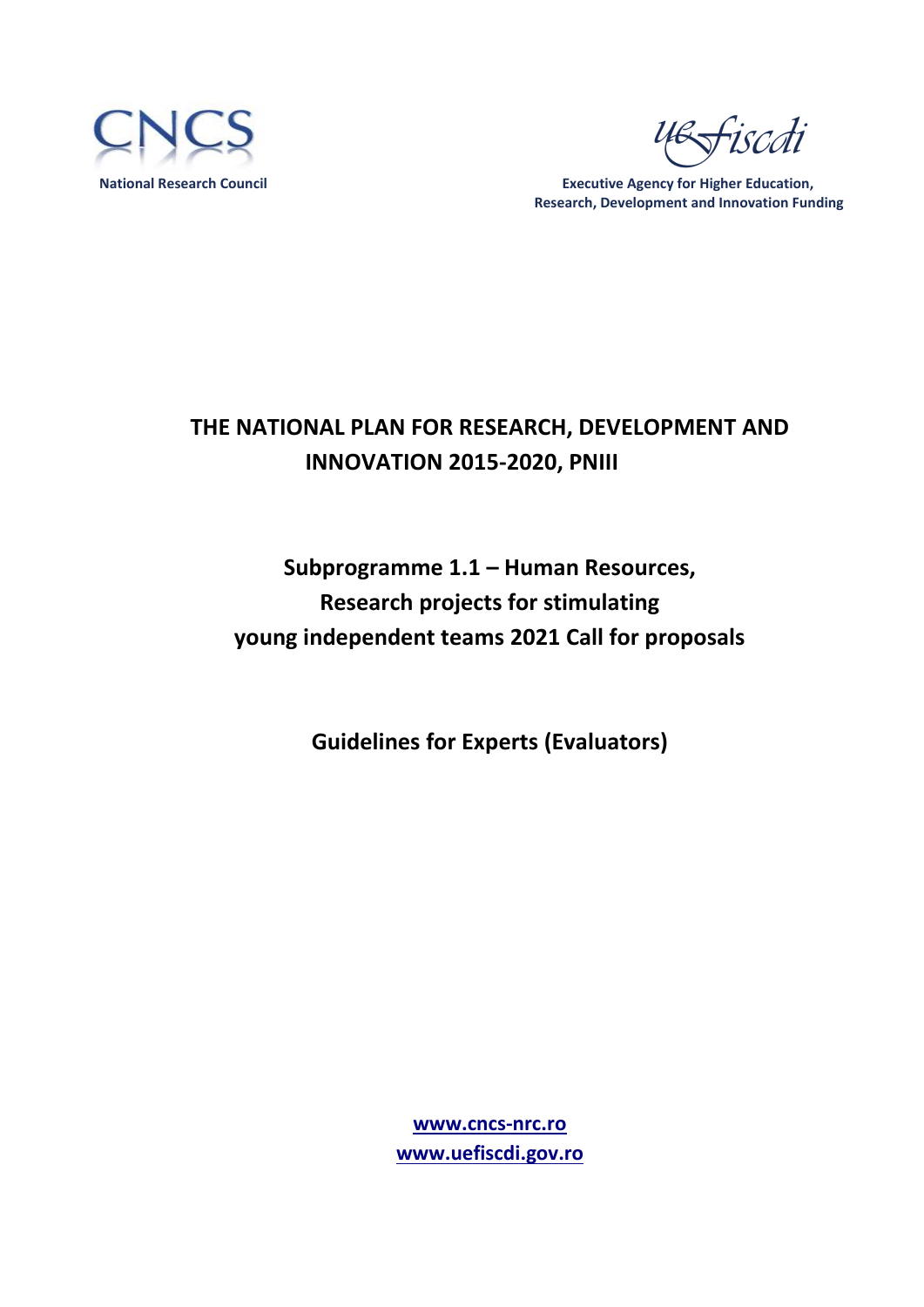# **Content:**

| 5.1. General principles of evaluation (for individual/consensus/panel step) 5 |  |
|-------------------------------------------------------------------------------|--|
|                                                                               |  |
|                                                                               |  |
|                                                                               |  |
|                                                                               |  |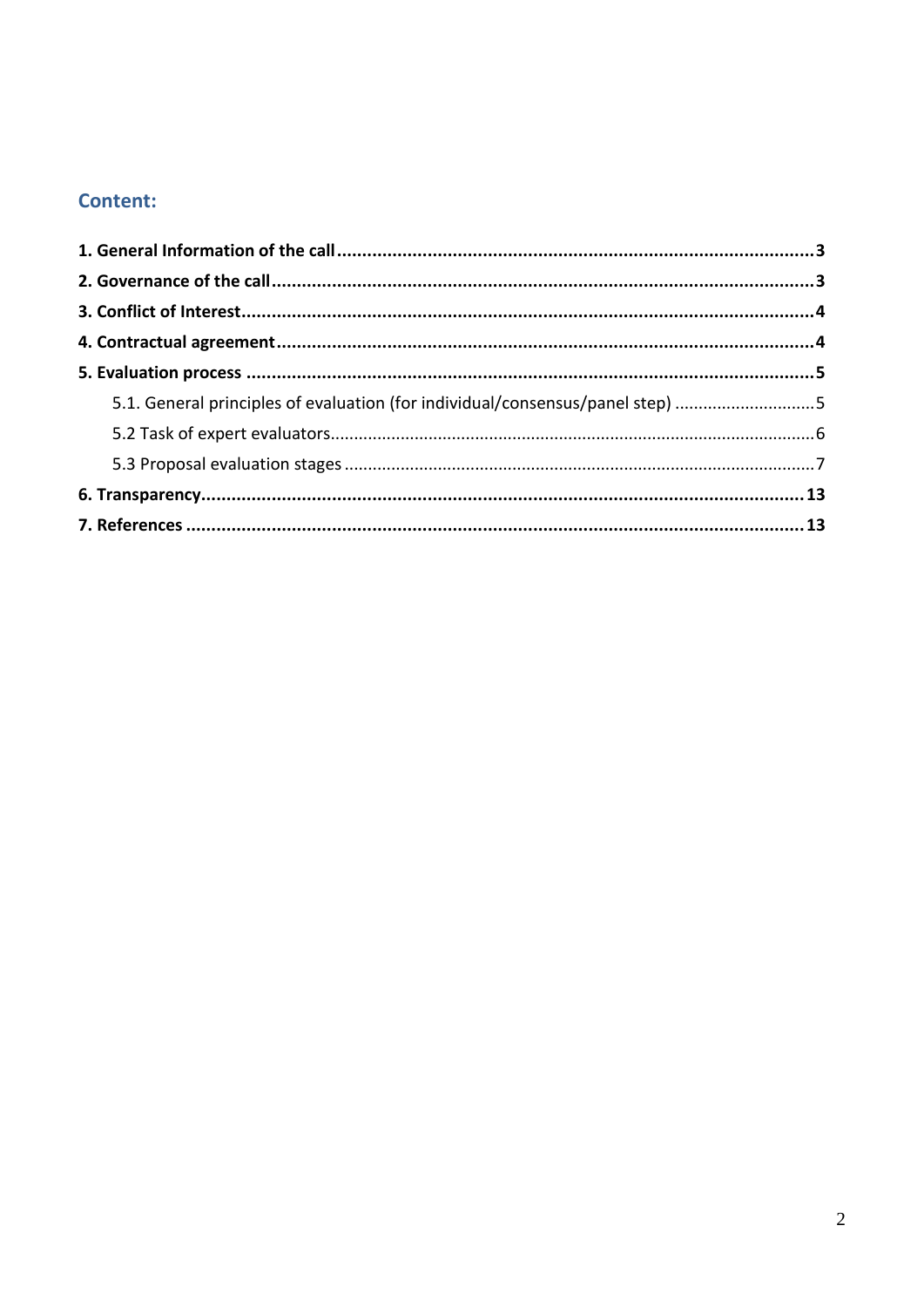Romanian National Research Council and its executive agency, UEFISCDI, welcome you as a scientific evaluator for the Research projects for stimulating young independent teams Call 2021 (TE - 2021). This document specifies in detail the evaluation process, its inputs and outputs, and defines the responsibilities of the participants in the process.

#### <span id="page-2-0"></span>**1. General Information of the call**

The major goal of this call is to support young researchers with PhDs in order to create or consolidate their own research team and an independent research programme. The Call is addressed to young researchers from Romania and from abroad, with achievements demonstrated through the quality and the international recognition of their scientific results.

- $\checkmark$  The maximum funding granted for a project, with a maximum duration of 24 months, is 450.000 lei (about 93 K EUR).
- $\checkmark$  The budget allocated to this call for proposals, for the entire implementation period, is 70.000.000 lei (about 14.55 Million EUR).
- $\checkmark$  The estimated funding rate is 22.6%.

The selection of the project proposals for funding is based strictly on their merits, assessed through peer review evaluation performed by experts in the field, with excellence as the sole criterion.

#### <span id="page-2-1"></span>**2. Governance of the call**

**The National Research Council** is an advisory body of Ministry of Research, Innovation and Digitization (MCID). The NRC consists of representatives of national RDI system (academia, national research institutes, Romanian Academy), having a scientific profile internationally recognized. The NRC is the scientific coordinator of the call and supervises the activity of UEFISCDI.

**The Executive Agency for Higher Education, Research, Development and Innovation Funding, UEFISCDI,** is a research funding agency. It organizes competitions and subsequently monitors the implementation of research projects accepted for funding. UEFISCDI manages approximately 22% of the public funds allocated to research, development and innovation.

**The expert evaluators** are internationally recognized independent experts who meet the selection criteria according to the call documents. They are responsible for the scientific evaluation of the submitted proposals according to the evaluation criteria.

The experts perform the work in a personal capacity and must not represent any organization. During the evaluation process an expert could receive the task of Rapporteur (may act as both evaluator and Rapporteur for a number of allocated projects).

**The Scientific Officers (SOs)** are representatives of the National Research Council (avoiding potential conflict of interest) whose role is to support and monitor the evaluation process, ensure that all steps and procedures are strictly followed. These SOs also check the quality of the Individual Evaluation Reports (IERs) and Consensus Reports (CRs) and the consistency between comments and scores, at any stage (i.e., both before and after submission). When necessary, they contact the Experts to ask for clarifications, to pinpoint potential conflicting statements or inappropriate/incorrect statements. All such communication will be carried out exclusively in the online evaluation platform. Under no circumstances the scientific officers (SOs) will be involved in the evaluation process, interfere with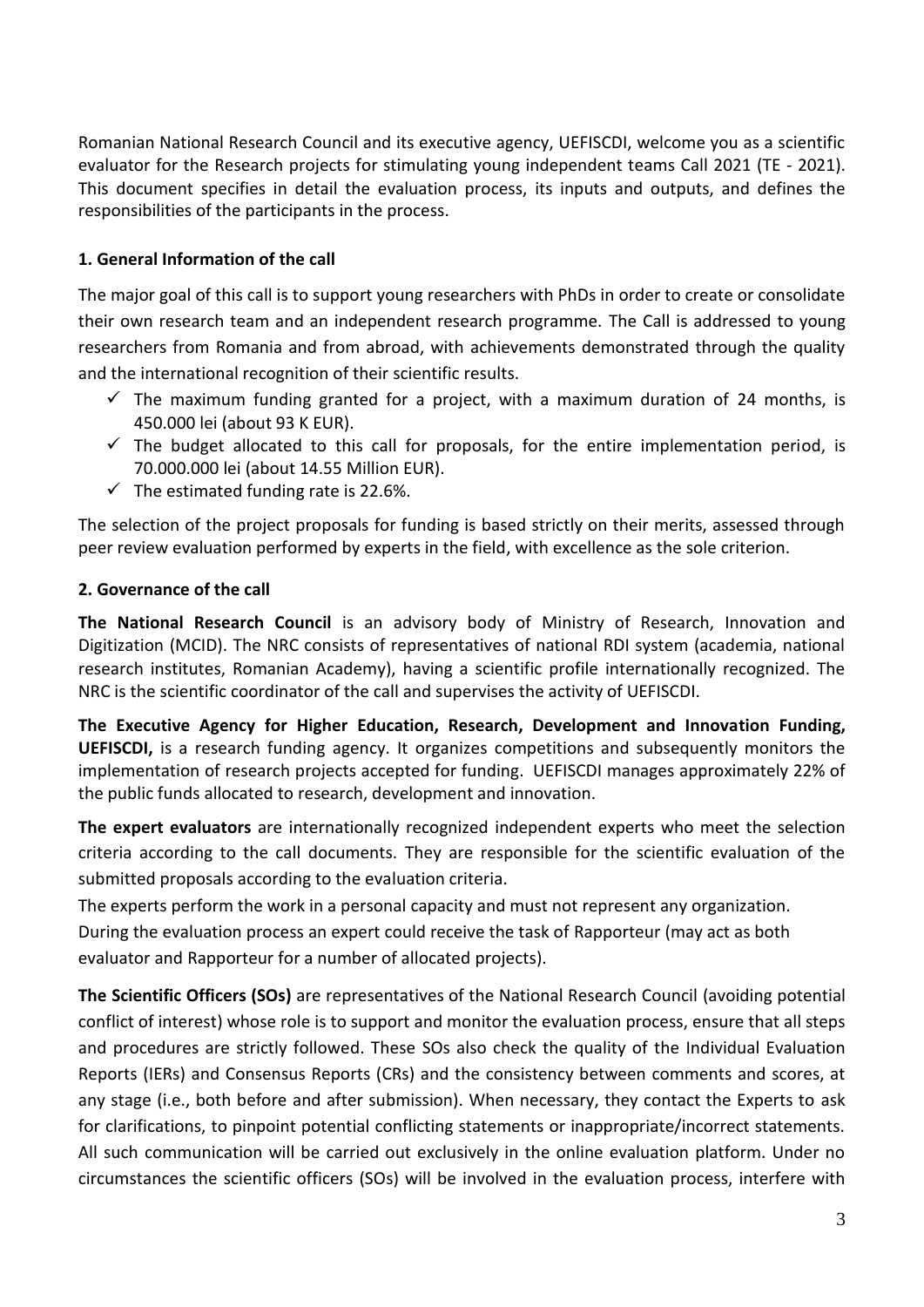the experts' assessment of the proposals or influence their decisions.

### <span id="page-3-0"></span>**3. Conflict of Interest**

Experts must declare that they can carry out the evaluation of a proposal with total confidentiality, impartiality and competence. They must not find themselves in situations where their impartiality might be questioned, or that could raise suspicion on their recommendations being affected by elements that lie outside the scope of the evaluation.

A disqualifying conflict of interest exists if an expert:

- was involved in the preparation of the project proposal;
- stands to benefit directly should the proposal be accepted;
- has a close family relationship with the applicant;
- works in the same institution as the applicant or was employed by the applicant's organization within the previous 3 years;
- is involved in a contract or research collaboration with the applicant or had been so in the previous 3 years;
- has co-authored a scientific publication with the applicant in the last 3 years;
- is in any other situation that could cast doubt on his or her ability to evaluate the proposal impartially, or that could reasonably appear to do so in the eyes of an external third party.

Before starting the assessment of proposals allocated to them, the evaluators will need to login at the Submission and Evaluation platform, [www.uefiscdi-direct.ro.](http://www.uefiscdi-direct.ro/) Upon login, the evaluators get access to the Principal Investigator/Project Leader information and the proposal's summary of the respective allocated proposals. This will allow the experts to check their potential conflict of interest and directly announce the UEFISCDI staff if such conflicts are identified. Full access to the proposal is given after the expert has confirmed that there is no conflict of interest.

The expert evaluators must notify UEFISCDI, via email/in writing, at any moment during the evaluation process, if they become aware that either one of these conditions is not satisfied or that they are in conflict of interest. When a potential conflict of interest is reported by an expert or brought to the attention of UEFISCDI by other means, UEFISCDI will analyse the circumstances and decide on a case-by-case basis whether the conflict is real. In the latter case, the expert will be excluded from the evaluation of the respective proposal.

Once you have confirmed that you do not have a conflict of interest, you will be given full access to proposals.

# <span id="page-3-1"></span>**4. Contractual agreement**

The relationship between UEFISCDI and the expert evaluators is defined by a contractual agreement written and signed by both parties. By signing this agreement, the expert evaluators accept the conditions regarding the evaluation tasks, the confidentiality, the conflict of interest, and the use of personal data by UEFISCDI, according to the provisions of the Regulation (EU) 2016/679 (GDPR) and to the Law 190/2018 on the protection of natural persons with regard to the processing of personal data and on the free movement of such data. More details are available at: <https://uefiscdi.ro/protectia-datelor-cu-caracter-personal>. UEFISCDI cannot allocate proposals to an expert who has not been officially appointed (i.e., the expert has signed the contractual agreement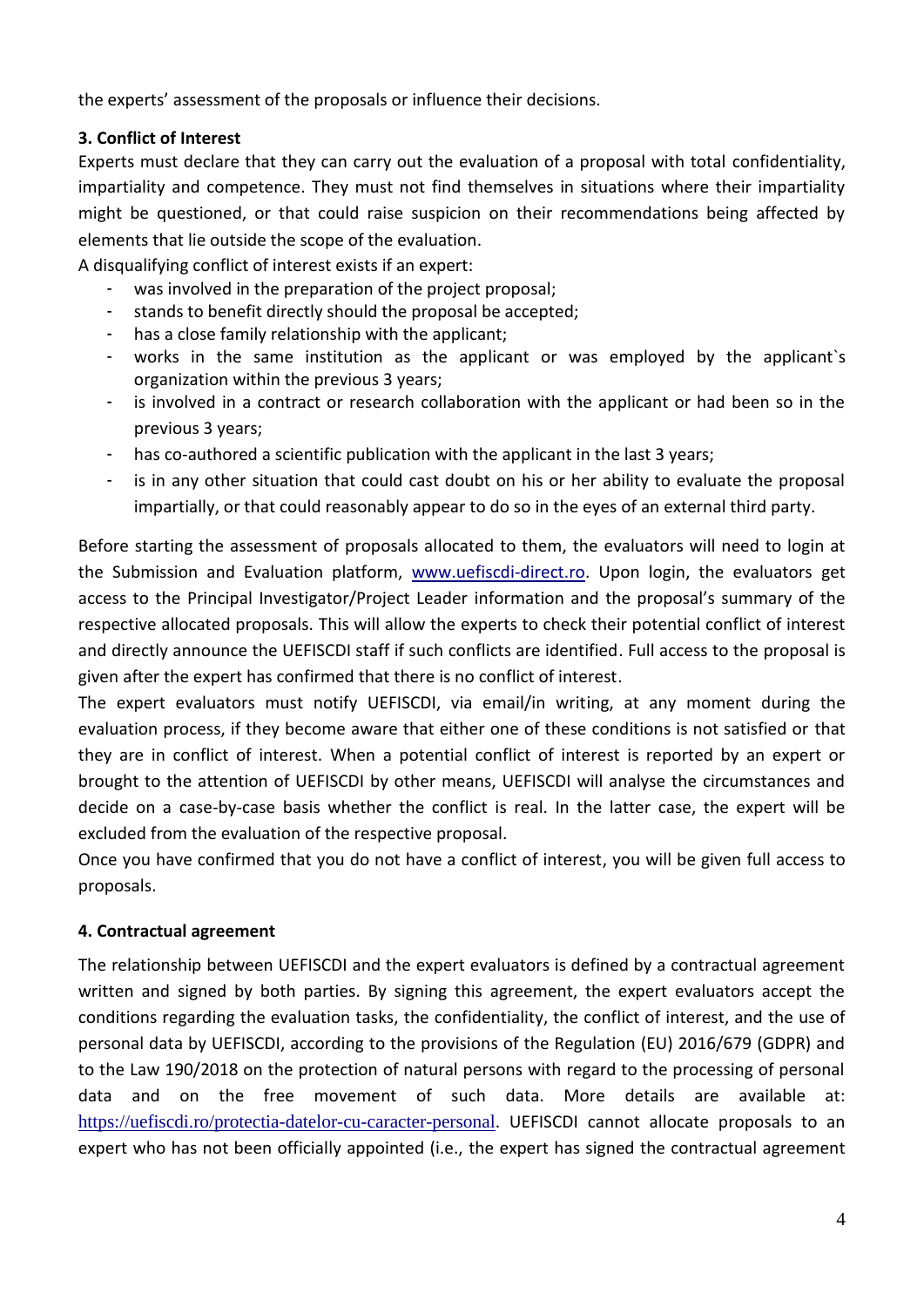and, in doing so, has agreed to the terms laid down in it, including, in particular, confidentiality and conflict of interest aspects).

The evaluators will be remunerated for their activities after the finalization of the evaluation process. The following expenses will be covered by the call:

- 55 € (49 € net amount) evaluation fee per one individual evaluation;
- 55 € (49 € net amount) additional fee per proposal assigned as Rapporteur;
- 275 € (247 € net amount) fee per day for participation in panel meeting.

The expert must sign the "Contractual Agreement" with all the appendixes and upload them to the evaluation platform (dedicated section).

*Omission to upload the "Contractual Agreement" and its appendixes, in due time, to the dedicated section of the online evaluation platform, will lead to delay of payment for the activity as expert evaluator/Rapporteur!*

#### <span id="page-4-0"></span>**5. Evaluation process**

The evaluation process is described in the Call document[,https://uefiscdi.gov.ro/resource-825020](https://uefiscdi.gov.ro/resource-825020-information-package_te-2021_english-version.pdf) [information-package\\_te-2021\\_english-version.pdf.](https://uefiscdi.gov.ro/resource-825020-information-package_te-2021_english-version.pdf)

The eligibility check is made by UEFISCDI staff. If, during or after completion of the evaluation phase, a non-compliance with any of eligibility criteria is found, the project proposal will be declared ineligible and will be excluded from the competition.

#### <span id="page-4-1"></span>**5.1. General principles of evaluation (for individual/consensus/panel step)**

- $\checkmark$  The expert must assess the proposals by themselves do not delegate this task to anybody else.
- $\checkmark$  The expert should evaluate the proposal as it is, not as it could be or as the expert would like it to be, and without giving any recommendations or suggestions.
- $\checkmark$  Each criterion/sub criterion must be addressed by a list of Strengths/Weaknesses of minimum 200 and maximum 2000 characters. Comments should be delivered as a bullet point list of strengths (+) and weaknesses (-), listed separately, under the titles "Strengths" and "Weaknesses". General comments or comments that describe parts of the proposal are not acceptable.
- $\checkmark$  Each argument should be placed under the specific criterion, with great care of not mixing criteria (e.g., comments about the work plan will not be placed under "State of the art" or comments about the novelty of the project should not be placed under "Quality of the Principal Investigator").
- $\checkmark$  All comments should be clear statements, based on facts presented in the proposal and not on opinions of the experts (e.g. comments as "*I think that", "My impression is", "It seems that", "The applicant should", "It may be better"*, etc. must be avoided).
- $\checkmark$  All facts that are considered relevant to the current proposal should be considered, regardless of the section of the proposal where these are to be found. E.g., if the proposal describes the work plan in the "*Project Feasibility*" section, it must be carefully assessed.
- $\checkmark$  Any comment referring to inexistent or irrelevant criteria for the present competition is considered a procedural mistake which may lead to a successful redress and justify a reevaluation of the proposal. Never penalize a proposal based on information that the applicant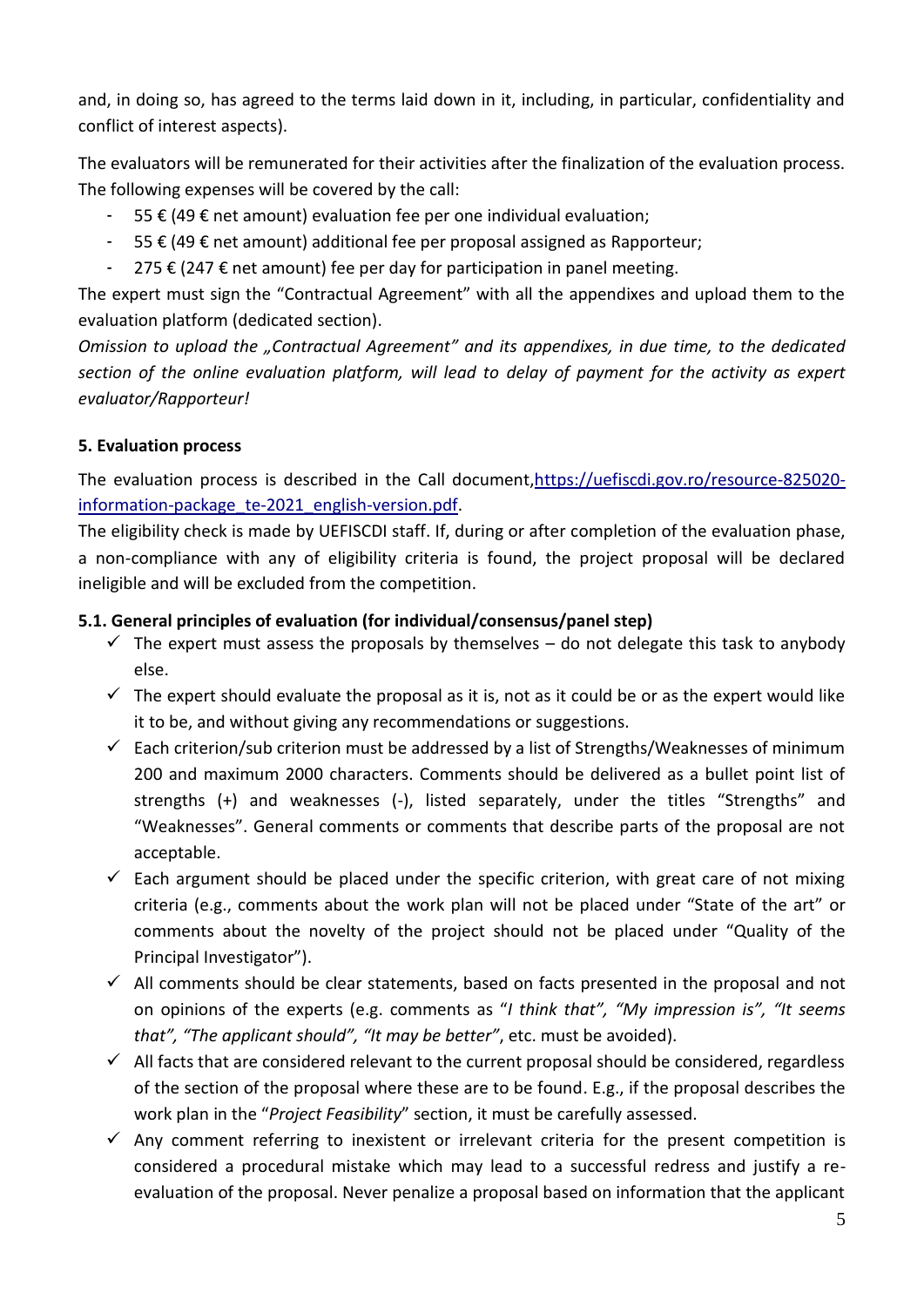was not expected to provide (e*.g., do not assess the TRL since these are basic research projects, or do not assess socio economic impacts if these are not relevant for the domain/area or are not specifically required; please do not confuse socio economic impact with dissemination*).

- $\checkmark$  The comments should assess the quality of the described criterion under evaluation and not summarise it or suggest improvements.
- $\checkmark$  A weakness should be addressed only once so that double penalization does not occur. (*E.g.*, *the methodology may be weak, which may reflect in evaluating both criteria 2.2 and 2.3. However, the expert must decide where to address the criticism and penalize the proposal only once. A too small number of citations may be referring to "research results" (1.1) and "visibility and impact" (1.2); however, they should be addressed only in criterion 1.2*);
- $\checkmark$  The IER must be carefully checked for conflicting statements, especially when these may pop up under different criteria. (*E.g., a weakness could be that the proposal has not sufficient novelty (C1) while a strength would be that the proposed methodology is novel (C2); these statements must be harmonized)*; Remember that IERs are sent to the applicants and comments in IERs must be carefully prepared in order to contain clear weaknesses and strengths of the proposal.
- $\checkmark$  The expert must treat all proposals equally and evaluate them impartially on their merits. Comments that hint, indicate or refer to names, numbers, gender, institutions, nationality, and age are strictly forbidden.
- $\checkmark$  There is no scoring at the individual evaluation stage.
- $\checkmark$  Scores are proposed AFTER the Consensus Report is finalized and they must fully reflect the balance between Strengths and Weaknesses (and not vice versa). Scores must reflect the overall assessment of a criterion and the experts must use the full range of scores to appropriately highlight the quality of the proposal (*E.g., it is not correct to have a score of 4.5 for a criterion where only positive comments are listed, without any weaknesses; equally wrong is to find a major weakness, as, e.g.: The methodology does not support the proposed solution and scoring it with 4.0*);
- $\checkmark$  The panel members will analyse all proposals with no consensus reached or above the threshold (80 points) and will prepare the final report which will be sent to the Principal Investigator.
- $\checkmark$  The experts should keep in mind that they are evaluating a project proposal and not a research paper. The comments should assess the quality of the described criterion under evaluation and not summarise it or suggest improvements.

A personal touch to the experts: Please, **evaluate the proposal as you would like it to be evaluated if it were yours: be objective, dispassionate, unbiased, fair and polite.**

#### <span id="page-5-0"></span>**5.2 Task of expert evaluators**

The expert evaluators are required to:

- read the "Call documents" and the "Guide for Experts";
- inform UEFISCDI about a disqualifying or a potential conflict of interest;
- read and objectively evaluate the assigned project proposals;
- meet all deadlines of the evaluation process;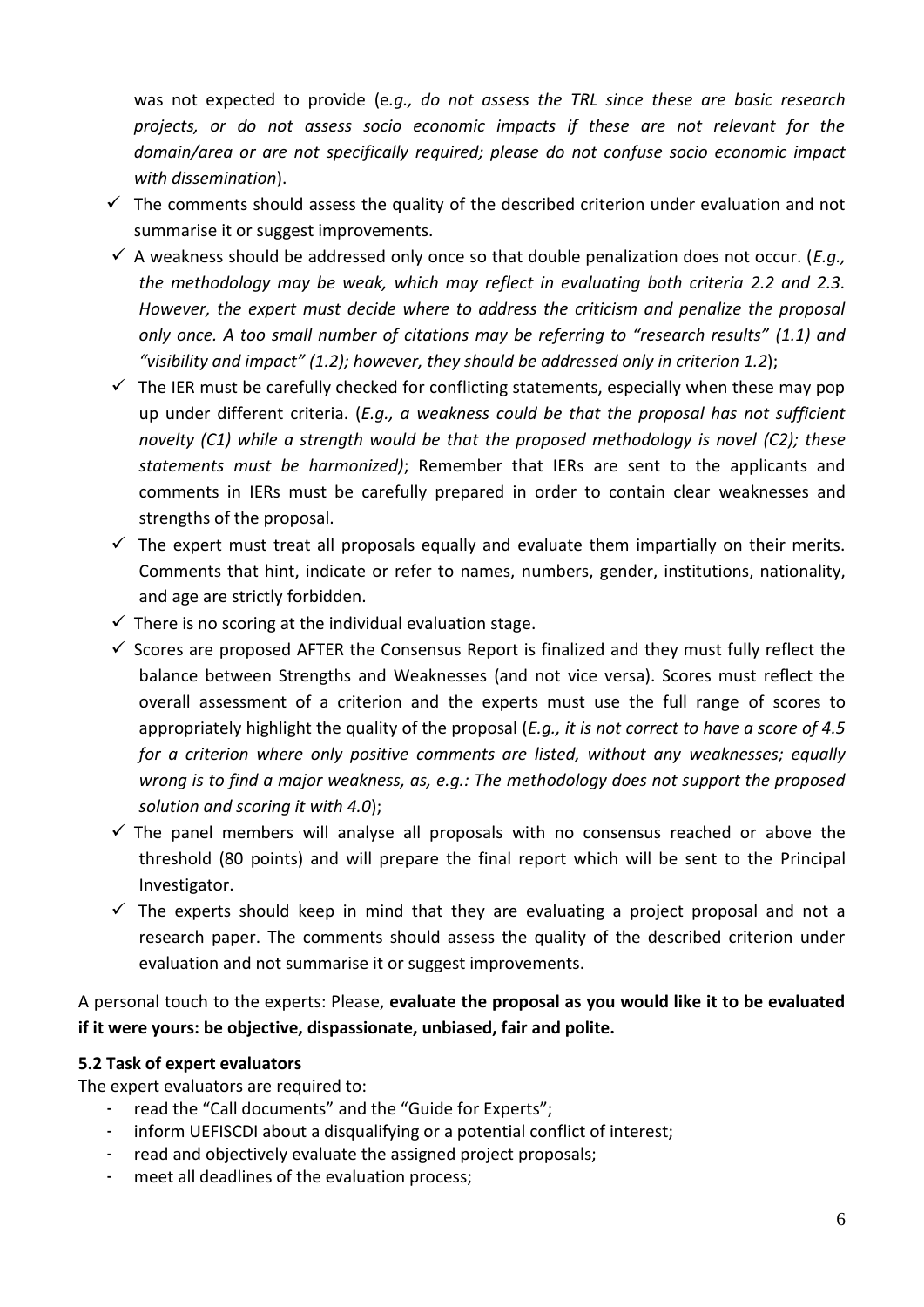- fill in and submit the evaluation sheet for each assigned project proposal, providing comprehensive comments that evaluate the proposal in a critical way, addressing all the evaluation criteria for each point, avoiding summarizing and advising on improvements, clearly highlighting the strengths and weaknesses of the proposal as it was submitted by the applicant and not its potential;
- read the rebuttal (if any);
- actively participating in consensus discussions regarding all assigned project proposals, by using the "forum" type interface available on the online evaluation platform; comments at the consensus stage are compulsory;
- elaborate the consensus report (Rapporteurs only) based on the individual evaluations, the rebuttal (if any) and the discussions with the other evaluators and ultimately agree the scores for each evaluation criterion that fully reflects the agreed comments in the final evaluation report.
- not disclose the proposals assigned to third parties;
- communicate with the assigned Scientific Officer from the National Research Council and Technical Officer from UEFISCDI for any issue that might appear at any moment during the evaluation process;
- take part at the panel meeting (panel members are mainly Rapporteurs).

#### <span id="page-6-0"></span>**5.3 Proposal evaluation stages**

According to the Document Call, the Funding Application uses Times New Roman font type, 12 font size, 1.5 line spacing and 2 cm margins. Any modification to these parameters (excepting the tables, figures or their captions) is forbidden. **The pages exceeding the established limits will not be taken into consideration in the evaluation process.** The imposed number of pages (Section C – Funding application) does not contain the bibliographic reference; these will be written on additional pages. For each section, the text marking the information and the mandatory sections of the application will be maintained.

*Observation:* **Unfortunately, the large numbers of proposals not respecting the template (more than 50%), imposed us to accept all these proposals as eligible. However, the experts will be specifically informed about the project proposals which are not complying with the template of the funding application, and they will need to pay special attention to these projects.**

**5.3.1. Individual Evaluation.** Each eligible proposal is evaluated independently, online, by at least 3 experts, using the platform [www.uefiscdi-direct.ro.](http://www.uefiscdi-direct.ro/) The Individual Evaluation Report **(IER)** provides a list of strengths (grouped under "Strengths") and weaknesses ("Weaknesses") for each evaluation (sub) criterion, according to the evaluation sheet (*shown in section 5.3.6 of this Guide).* 

- **No scores are awarded in the Individual Evaluation Report!**
- $\checkmark$  Information found in pages that exceed the maximum limit for each section will be **disregarded!**

To ensure a fair and homogeneous evaluation across a specific domain, the expert will have access to the statistical chart of all competing Principal Investigators/Project Leaders and as well as to the B2 section (*Visibility and impact of the scientific contribution of the project leader*).

When all IERs have been submitted, the experts will have access to each other's comments and may adjust their own remarks during this phase. This is required especially when there are conflicting statements, which should be solved before the rebuttal.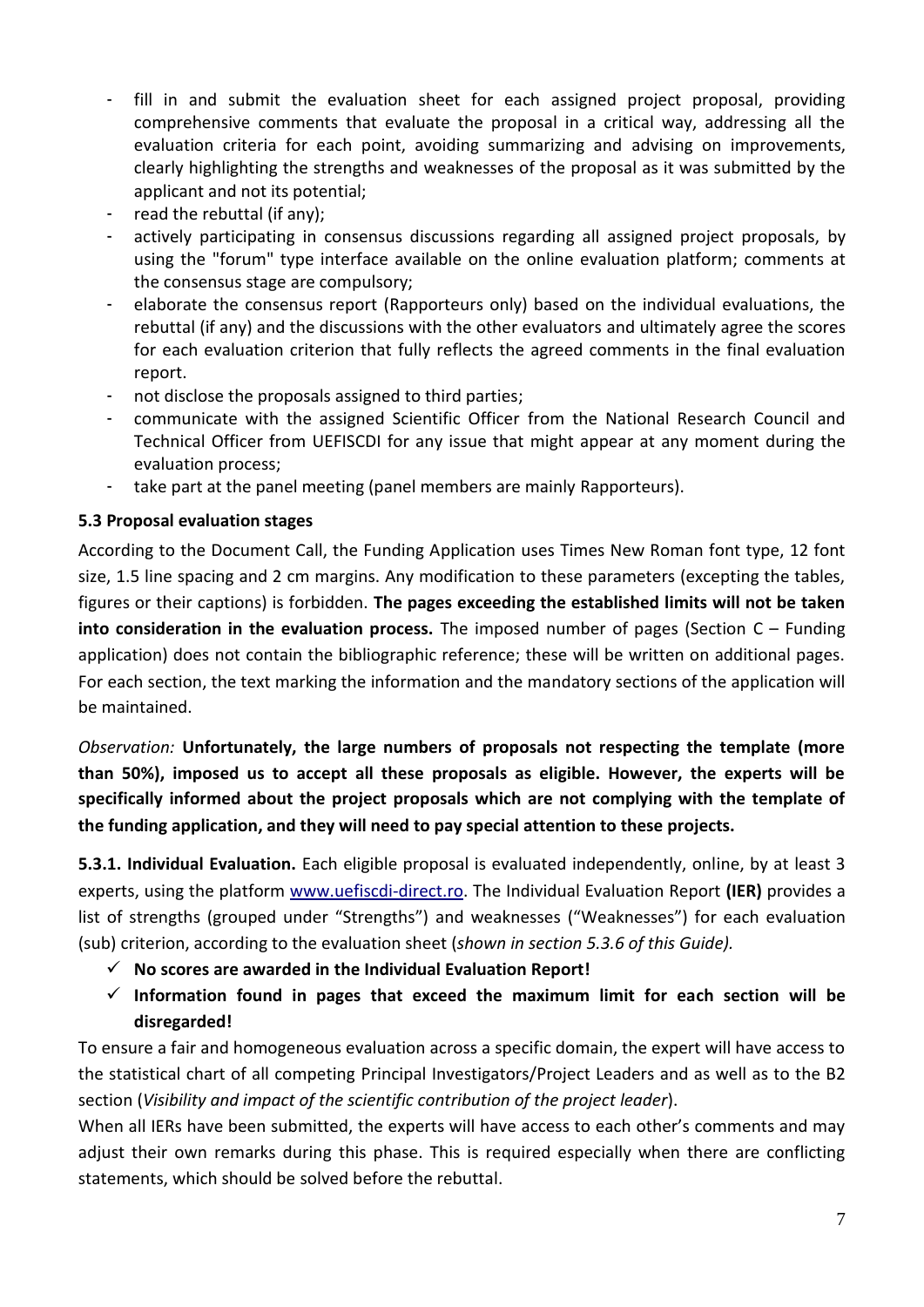**5.3.2. Rebuttal.** The IERs are sent to the applicants, with the invitation to submit a rebuttal on the comments expressed by the experts within five working days. The rebuttal is limited to 6.000 characters (including spaces) and consists in counterarguments strictly regarding the criticism formulated by evaluators. The applicant should not include in the rebuttal any supplementary information. *New facts or information that appear in the rebuttal but have not been described in the proposal shall be disregarded*. The experts should carefully read the responses of the applicant and assess whether, after checking with the proposal, they maintain their opinion. The answer of the applicant is not compulsory, and its absence will not affect the next stage of the evaluation process.

**5.3.3. The Consensus Report (CR)**. After rebuttals are received from the applicants, the evaluation process enters the consensus phase, under the coordination of a Rapporteur, selected among the three initial experts. The task of the Rapporteur is to coordinate the consensus discussions through a "forum" type interface available on the online evaluation platform, taking into consideration the applicant's rebuttal (if any). The Rapporteur will identify agreements as well as divergences in the IERs, will exchange views with the other experts and will propose comments acceptable to all the experts involved. Where the views are very different, the Rapporteur will engage the other two experts in a focused discussion on the major disagreements and will seek to clarify any difference of opinion and contradictions. All experts have to actively participate in the discussion and clearly express their opinion in a reasonable time (5 working days after the discussion started). Please **note** that the CR is NOT a collection of all statements from each IER, but comments that reflect the opinions of all experts regarding the evaluated criteria.

a) *Once the consensus is reached*, the Rapporteur will write the CR in the form of a bulleted list of Strengths and Weaknesses for each criterion. The comments in the final CR must be clearly formulated, reflecting opinions of all experts. In brief, the CR MUST NOT contain: i) any reference to the applicant's name, gender, age, institutional affiliation or the other experts involved and their IERs; ii) copy-pasted parts of the proposal. Comments MUST be comprehensive, clear, refer to all sub criteria and not limited to one short sentence, explain weaknesses. Comments MUST NOT make suggestions for improvements.

The Rapporteur will propose scores for each criterion, AFTER reaching consensus on the comments and strictly in agreement with the balance between the final comments listed as Strengths and Weaknesses. Keep in mind that the CR gives the final agreed view of the proposal. Everyone's voice must be heard and all must agree to the final scores and comments. **Both high and low scores must be supported by appropriate comments. Ensuring consistency between comments and scores is of paramount importance to guarantee a good quality CR**. The other two experts will then express their opinion on the CR and scores by voting "agree" or "disagree" on the same platform.

If all experts agree on the CR, the consensus is reached. The proposals above the threshold of 80 points will enter in the evaluation panel meeting step.

For the proposals below threshold of 80 points, the CR containing the agreed scores becomes the final report which is transmitted to the applicant.

b) *If the consensus is not reached*, the expert(s) who has (have) voted "disagree" will be asked to detail(s) the reasons for disagreeing with the CR for any particular criterion. The scores and comments provided by the disagreeing expert for the criterion or criteria in question will be part of the overall Consensus Report. Following the Individual Evaluation, the CR will be available to all Panel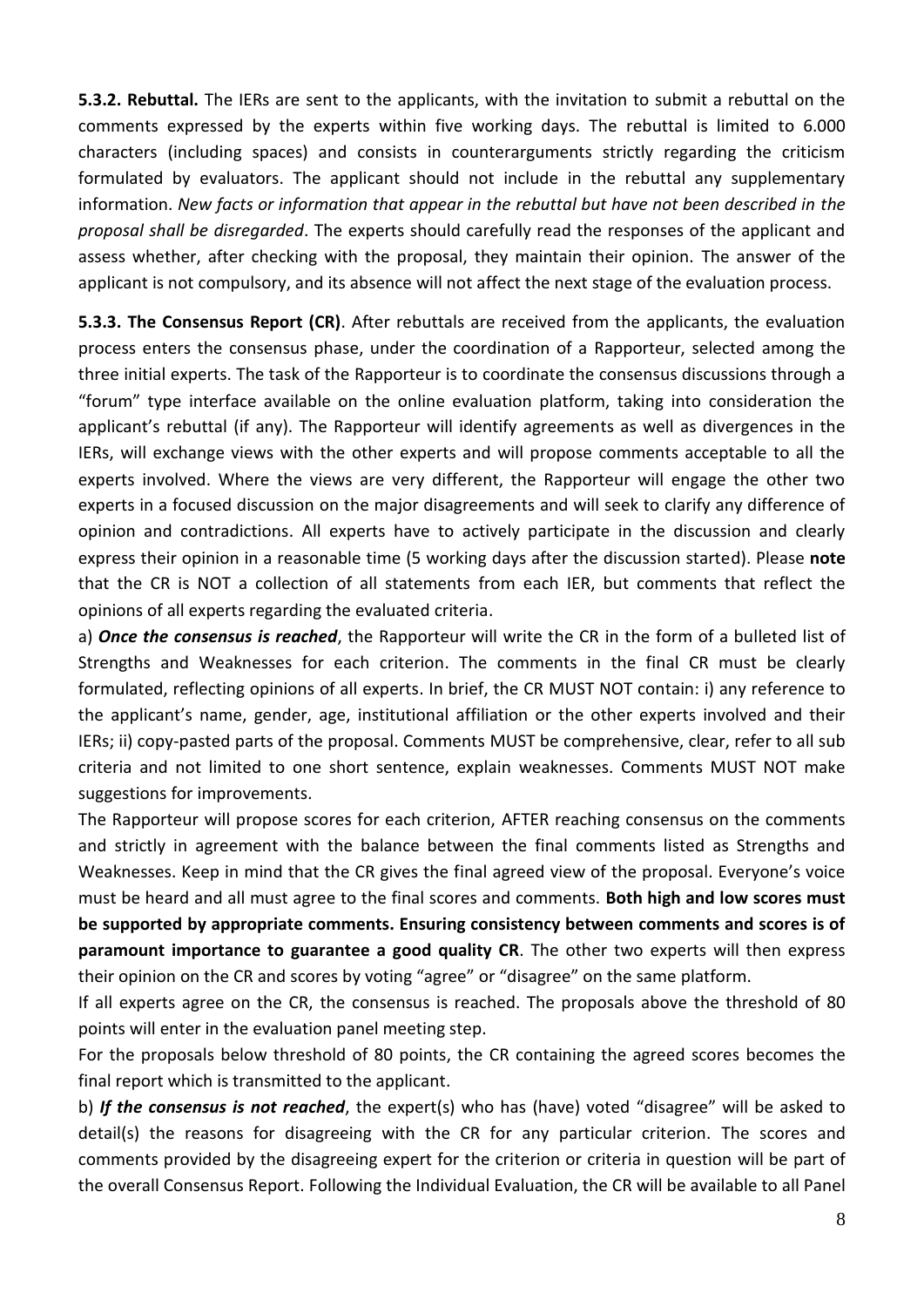members during the Panel Evaluation.

#### **5.3.4 Evaluation Panel Meeting**

Proposals for which no consensus has been reached and those above the threshold of 80 points awarded in Consensus Report will be analysed/discussed in the expert panels, which will establish the final hierarchy of the projects.

Each panel member, prior to the panel meeting, will have access to the project proposals, the comments of the expert evaluators, CRs and the rebuttals (if any) for all projects allocated to the panel. In addition to the Rapporteur initially assigned to a project, for each project another panel member will be assigned, who will have the task of carefully reading all the information related to a particular project.

The panel will analyse the projects for which consensus has not been reached and will establish, the score for each non-consensual criterion. Then, to establish the final hierarchy of research projects, the projects are discussed based on the evaluation criteria. Based on the comments in the CR, the panel may decide that scores must be adjusted if this is deemed necessary by the majority of panel members, to ensure the homogeneity of the evaluation within each domain.

The decisions of the panel can be made only with the approval vote of at least 2/3 of the panel members. If such a majority does not exist the final score of the project is calculated as the average of the scores proposed at the panel level. The decision will be motivated by a report from the panel. This report is sent to the Principal Investigator/Project Leader at the end of the evaluation.

The panel meetings are coordinated by a *chair* and a *co-chair*, members of the National Research Council, whose areas of scientific expertise are different from the domain of the panel. They will moderate the panel discussions without interfering in decision making.

#### **5.3.5. Quality check of the reports (IER /CR/Panel Report)**

The evaluation process will be monitored during both individual and consensus steps by the **Scientific Officers.** They will assist the funding agency, UEFISCDI, with evaluation management and monitoring. The Scientific Officers will not read the proposals and will not assess the scientific content of the IERs or CRs. They will merely point out issues that decrease the quality of the IER or CR (see above), such as:

- putative conflicts between perceived strengths and weaknesses (e.g., the same aspect of the proposal is identified both as a strength and as a weakness);
- inadequate comments as, e.g., comments placed under the wrong criterion or comments about irrelevant issues which are not required by the call;
- mismatches between comments and scores in the CR (e.g., a score of 4.5 in the absence of any identified weakness);
- names, age, gender, numbers etc. (see above);
- other issues that may decrease the quality of the report.

#### **5.3.6 Evaluation Sheet**

Make your judgment against the official evaluation criteria, as stated in the Evaluation Sheet, and nothing else. Please deliver your comments as a clear bullet point list of comments listed as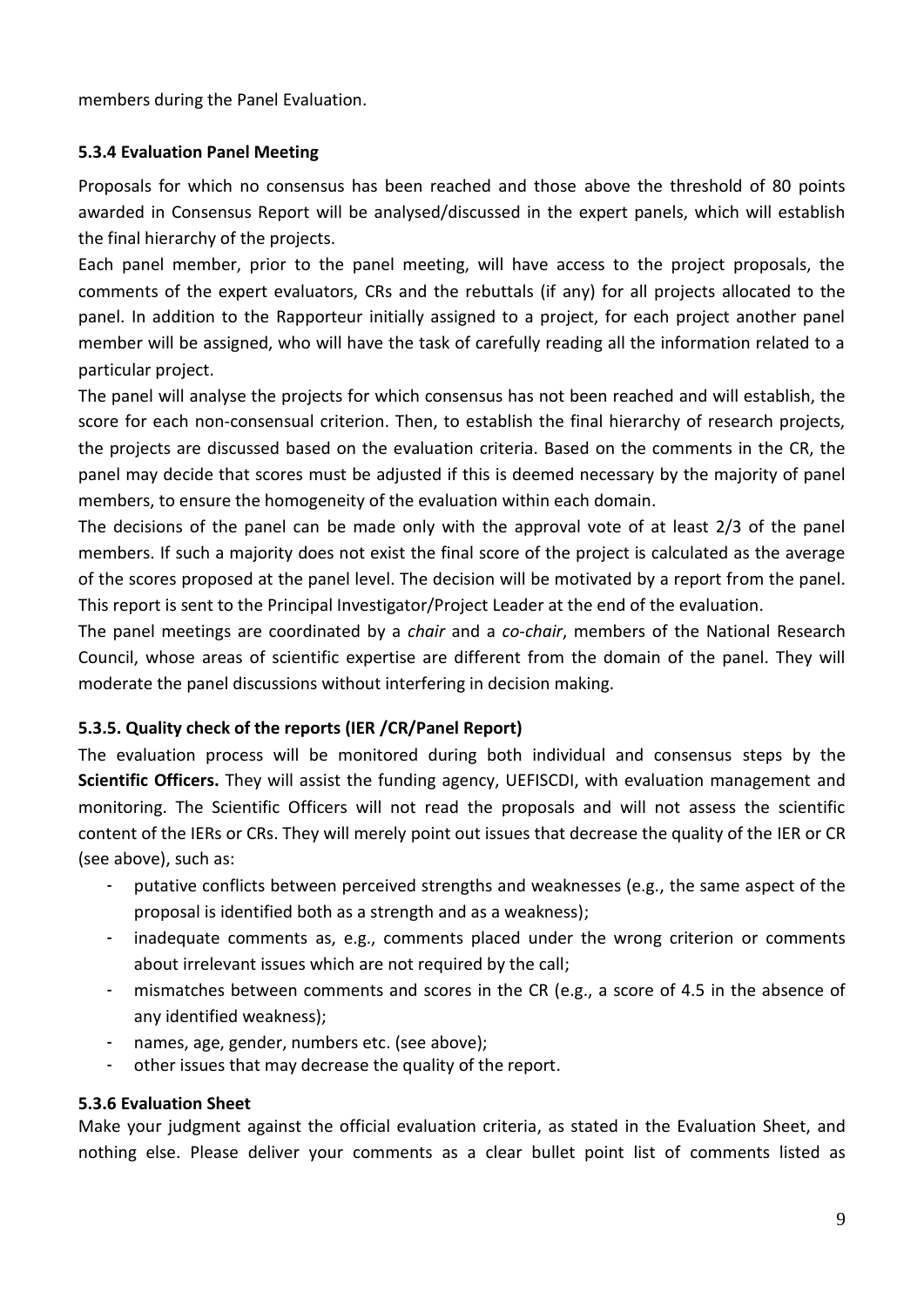Strengths (+) and Weaknesses (-). When no weakness is identified, the Report should state: "*Weaknesses. No major weakness identified*."

#### **1. Principal investigator (40% of the total score)**

The expert should assess to what extent the past achievements of the researcher (enumerated in sections B1, B2, B3, B4) guarantee and/or contribute to the success of the current proposal.

*Criterion 1.1* **Quality of the PI's research output - 40% of the total score of Criterion 1**

*(See sections B1 and B4 of the Funding Application)* 

*Evaluate to what extend the PI's research has led to progress in their field of expertise, in general (i.e. not only in the narrow field/theme of the project). Comment on the importance of the PI's scientific discoveries, as reflected in their track record or other achievements.* 

*Criterion 1.2* **Visibility and impact of the PI's research output - 30% of the total score of Criterion 1** (*See section B2 of the Funding Application*)

*Evaluate to what extent the PI's scientific output is internationally recognized. Comment on the international visibility of the PI's scientific output as reflected, for example, in citation in top journals, citation number, H-index and/or ranking (Q1-Q4) of their published work.* 

*In the case of the Humanities, please take into account the relevance and impact of the journals and publishers for the professional sub-field of the PI, as well as the presence of specific publications in the online catalogues of major international libraries.* 

*In the field of Mathematics, while the use of numerical indicators in evaluating the PI is permitted, it is not particularly encouraged. The evaluation of this criterion should not be based exclusively on such indicators, and should vastly include the evaluator's objective assessment of the intrinsic value of the PI's scientific contributions and its actual impact on advancing the state-of-the-art in the specific mathematical field.* 

*For 1.2, please see statistical charts of H-index, citations and Q1/Q2 articles of all competing PIs, for use if relevant.* 

*For 1.1.-1.2, please take into account the scientific output in relation to the current career stage of the PI.*

*Criterion 1.3* **Match between the PI's previous research output and proposed topic - 30% of the total score of Criterion 1** 

(*See section B3 of the Funding Application*)

*Evaluate to what extend the PI's research output is relevant for the present project. Comment on how the previously published work or previous projects of the PI relates to the proposed research.*

**Specific guidance for Criterion 1***:* The comments in this section must reflect the overall excellence of the PI, taking into account each sub-criterion and the CV of the researcher (1.1, 1.2, and 1.3). E.g., the track record, visibility and prestige are excellent, but awards or doctoral committees abroad may be missing; this does not necessarily mean that the score should be reduced, unless this is considered essential for the proposal implementation. While bibliometric measures of the excellence (e.g., the Hirsch index, number of papers or citations) are important, these should be used in a judicious manner. These should not be the main and only reason for penalizing the applicant. E.g., simply stating that "*the applicant has an H-index = x*" without any other explanation should not be considered sufficient for a low score; experts should evaluate the quality of PI against all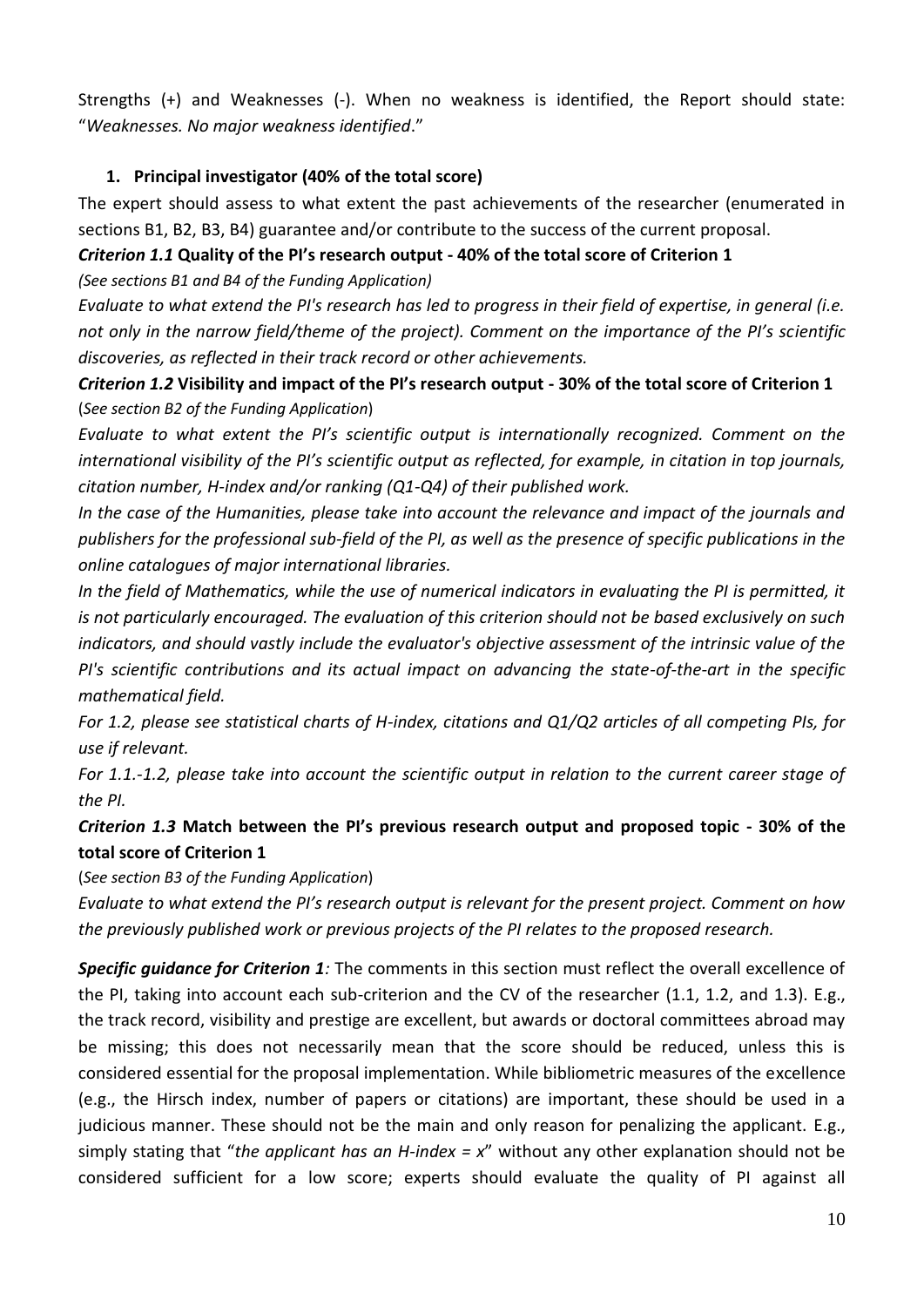achievements described in the proposal and how they are related to and indicative for the current proposal. In assessing the publication/patent record of an applicant (criterion 1.1), experts are advised to pay a special attention to the quality of PI's publications as main author in the field of the current proposal. In section B2 of the application form the PI's were asked to list the most significant scientific contributions (articles or books), maximum 10 items in total. The CV in section B4 should be evaluated in relation to each of the three criteria. The achievements and overall excellence should be assessed in relation to the proposed research. Numbers, in general, are important, however t*hese are not the only or best indicator of the researcher's excellence*. In addition, more emphasis should be placed on the quality of the publications, as opposed to their quantity. A small number of highimpact publications may be of higher value, compared to a large number of papers in low impact journals.

#### **2. Research Project (60% of the total score)**

The expert should assess to what extent the goals, proposed solution, motivation, novelty, methodology, implementation, described in sections  $C1 - C5$ , guarantee and/or contribute to the success of the current proposal.

# *Criterion 2.1* **State-of-the-art and originality/innovation - 30% of the total score of Criterion 2** (*See section C1 of the Funding Application*)

*Evaluate whether the problem addressed by the project is clearly identified in relation to the state-ofthe-art in the field. Comment on the originality and novelty of the proposed solution. If previous projects of the applicant addressing a similar topic are mentioned, comment on the novel aspects investigated in the present project.*

# *Criterion 2.2* **Research objectives, methodology and work plan - 30% of the total score of Criterion 2**

#### *(See section C2 of the Funding Application)*

*Evaluate the clarity and coherence of the scientific objectives. To what extent is the proposed methodological approach suitable for reaching these objectives? How effective is the work plan (timelines, milestones, deliverables) in terms of achieving the proposed objectives? Comment on the coherence of the approach in terms of activities and time scales.*

# *Criterion 2.3* **Feasibility (resources and research team) - 20% of the total score of Criterion 2**

*(See section C3 of the Funding Application)* 

*To what extent the infrastructural support and human resource (research team) available at the host institution will ensure successful implementation of the project?*

#### *Criterion 2.4* **Risks and contingency plans - 10% of the total score of Criterion 2**

(*See section C4 of the Funding Application)*

*To what extent the risk analysis correctly identifies potential pitfalls? Also comment on the effectiveness of the alternative solutions proposed.* 

# *Criterion 2.5* **Expected impact and dissemination plan - 10% of the total score of Criterion 2**  *(See section C5 of the Funding Application)*

*To what extent is the expected scientific output of the proposed work realistically described and how likely is it to lead to significant progress in the field? How will the proposed research impact (the visibility of) the host institution, PI and research team? Also, comment on the quality of the proposed measures to disseminate the scientific output of the proposal. Social, economic, or cultural impact should be considered only if relevant for the proposed research.*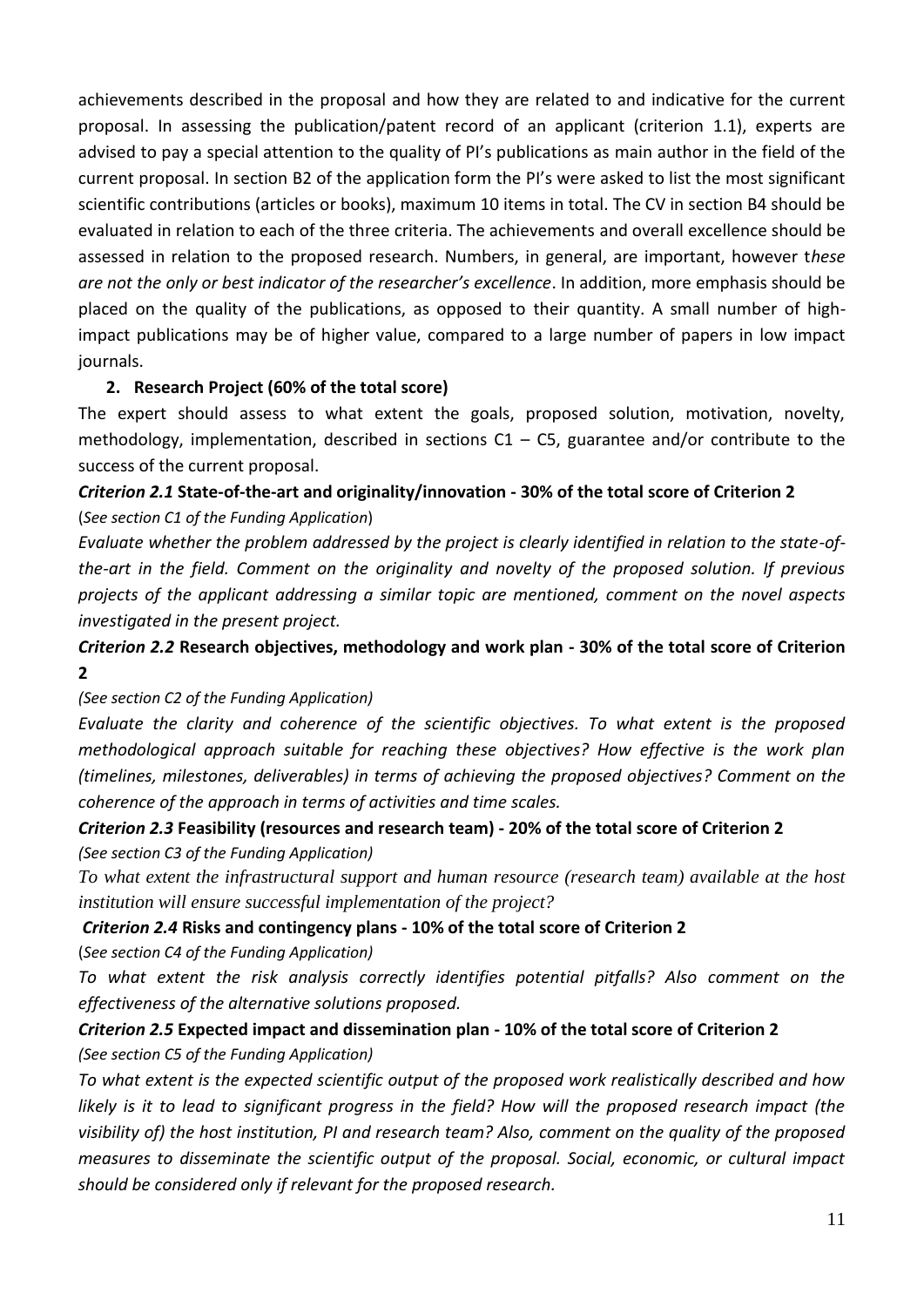### **Criterion 3 – no individual score, no contribution to the other scores**

#### *Budget; this section will not be scored*

*(See section C6 of the Funding Application)* 

*Please provide an overall assessment of the research budget requested and evaluate to what extent it is justified by the proposed research activities. There will be no score associated with this criterion, but the assessment will be useful to the funding agency in negotiating the final financial award.*

#### **NOTES:**

1. The final score will be automatically calculated as a weighted sum of the scores for each sub criterion multiplied by 20 (final score between 0 and 100), when introduced into the online platform.

Final grade =  $20*[s1.1*40/100 + s1.2*30/100 + s1.3*30/100]*40/100 + (s2.1*30/100 + s2.2*30/100$ + s2.3\*20/100 + s2.4\*10/100 + s2.5\*10/100)\*60/100], where si.j is the score for criterion i.j.

2. Experts should make sure that their comments on each criterion are:

- *Concrete* i.e., they are explicitly referring to the information in the proposal
- *Complete* i.e., they address all the facets specified by the criterion
- *Consistent* i.e., they match the score, according to the scoring table and are not contradictory
- *Inoffensive* i.e., they do not contain discriminatory, offensive statements or adjectives
- *Explanatory* i.e., it is clear what makes a comment a weakness or a strength. Examples of poor comments: "The methodology is described" - is it enough? insufficient? excellent? new? obsolete? or "The novelty is not good" (why? what is missing?) or "The team is not appropriate" (what competency is missing?), etc.

#### **5.3.7 Assessment against the Evaluation Criteria**

The Rapporteurs propose a score **only after** consensus has been reached on the comments; make sure that the comments are **concrete**, **complete** (i.e., address all questions) and **consistent** with the semantics of each score, namely:

|                |                       | The proposal fails to address the criterion under examination or cannot          |  |  |
|----------------|-----------------------|----------------------------------------------------------------------------------|--|--|
| $\bf{0}$       | <b>ABSENT</b>         | be judged due to missing or incomplete information                               |  |  |
|                |                       | The criterion is addressed in an <i>inadequate manner</i> , or there are serious |  |  |
| 1              | <b>UNSATISFACTORY</b> | inherent weaknesses                                                              |  |  |
|                |                       | While the proposal broadly addresses the criterion, there are significant        |  |  |
| $\overline{2}$ | <b>SATISFACTORY</b>   | weaknesses                                                                       |  |  |
|                |                       | The proposal addresses the criterion well, although improvements would           |  |  |
| з              | <b>GOOD</b>           | be necessary. A number of weaknesses/shortcomings are present.                   |  |  |
|                |                       | The proposal addresses the criterion very well, although certain                 |  |  |
| 4              | <b>VERY GOOD</b>      | still<br>possible. A small<br>number<br><i>improvements</i><br>οf<br>are         |  |  |
|                |                       | weaknesses/shortcomings are present.                                             |  |  |
|                |                       | The proposal successfully addresses all relevant aspects of the criterion.       |  |  |
| 5              | <b>EXCELLENT</b>      | Any shortcomings are minor                                                       |  |  |

Scores of 0, 0.5, 1.0, 1.5, 2.0, …., 4.0, 4.5, 5.0 (i.e., **half scale**) should be given for each of the eight evaluation criteria.